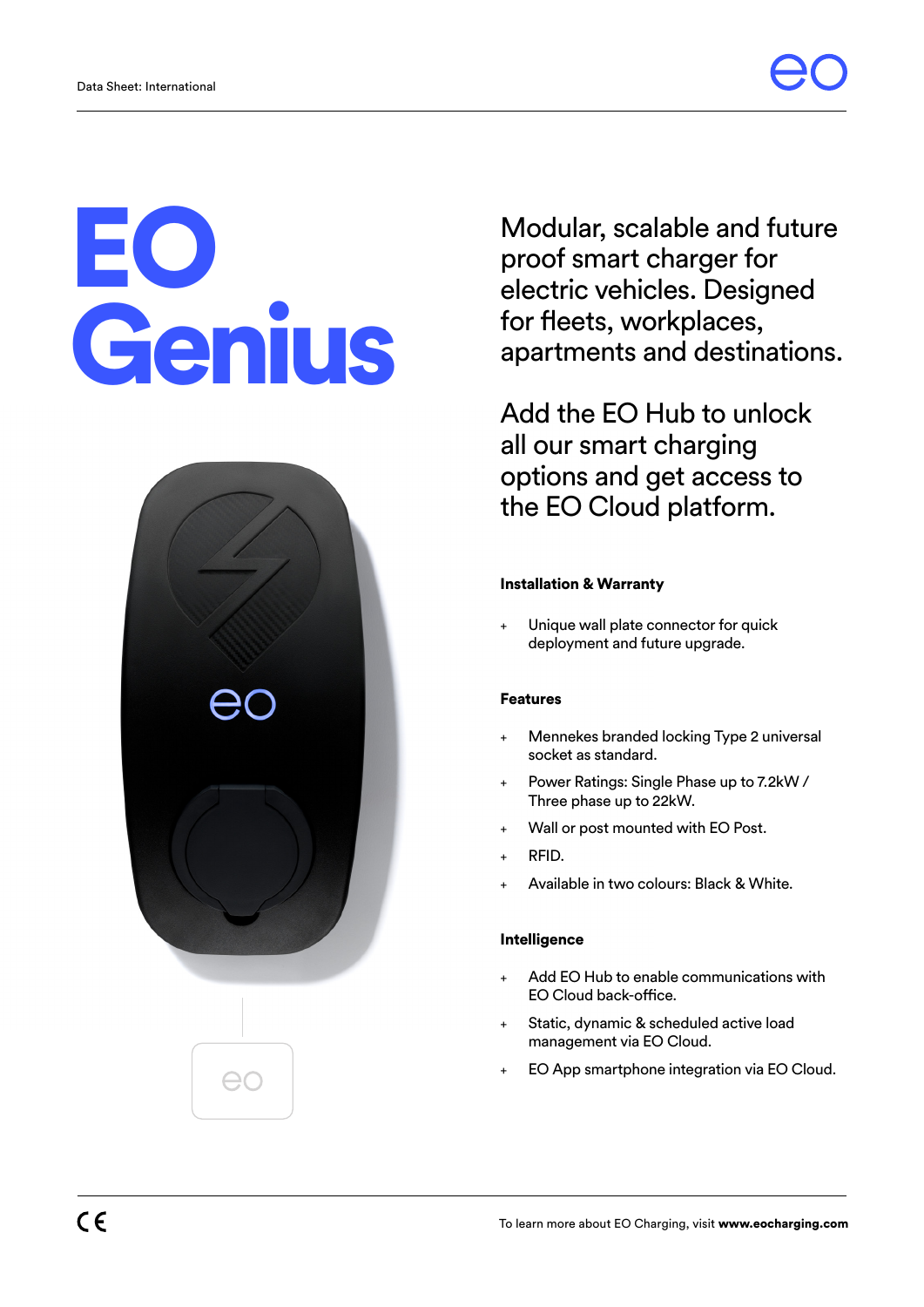| <b>MODEL ORDER CODE</b>        | <b>EG002</b>                                                       | <b>EG004</b>                                      |
|--------------------------------|--------------------------------------------------------------------|---------------------------------------------------|
| Description                    | EO Genius 32A<br>1-Phase Charger - Locking Socket                  | EO Genius 32A<br>3-Phase Charger - Locking Socket |
|                                |                                                                    |                                                   |
| <b>ELECTRICAL DATA</b>         |                                                                    |                                                   |
| <b>Rated Power</b>             | Up to 7.2kW                                                        | Up to 22kW                                        |
| <b>Charging Current</b>        | 6A to 32A (variable)                                               | 6A to 32A (variable)                              |
| <b>Rated Current</b>           | Up to 32A max                                                      | Up to 32A max                                     |
| <b>Nominal Supply</b>          | 230VAC 50Hz                                                        | 400VAC 50Hz                                       |
| <b>Supply Connections</b>      | L1, N, PE 2.5 - 10mm2                                              | L1, L2, L3, N, PE 2.5 - 10mm2                     |
| <b>Over Current Protection</b> | 40A Supply                                                         | 40A Supply                                        |
|                                | A dedicated ZOne A True A DOD munt be used on the cumplication it. |                                                   |

| Earth Leakage Protection         | A dedicated 30mA Type A RCD must be used on the supply circuit<br>Integral 6mA DC leakage detection - no Type B RCD required |
|----------------------------------|------------------------------------------------------------------------------------------------------------------------------|
| <b>Standby Power Consumption</b> | <3W                                                                                                                          |
| Status Indication                | 3 colour LED indicator (green, blue, red)                                                                                    |
| <b>Charging Mode</b>             | Mode 3 (IEC 61851-1 / SAE J1772 compliant communication protocol)                                                            |
| Socket                           | Mennekes branded IEC 62196 Type 2, IP54 hinged lid, locking pin<br>Manual override pin release key                           |
| Supply Cable Entry               | Ø20mm or Ø25mm hole drilled at site into wall plate connector                                                                |

| <b>MECHANICAL DATA</b>           |                                                                               |
|----------------------------------|-------------------------------------------------------------------------------|
| Dimensions (H x W x D)           | 360mm x 165mm x 155mm                                                         |
| Unit Weight                      | <3 kg                                                                         |
| <b>Mounting Location</b>         | Wall or Post mounted using wall plate, Indoor or Outdoor (permanent mounting) |
| <b>Ambient Temperature</b>       | -30 $\degree$ c to +50 $\degree$ c                                            |
| Internal Electronics Temperature | -25 $\degree$ c to +85 $\degree$ c                                            |
| <b>Operating Humidity</b>        | 5 to 95%                                                                      |
| Enclosure                        | PC / ABS UV stabilised (UL94 HB Fire Rated)                                   |
| Protection                       | IP66 / IP54                                                                   |
| Impact Rating                    | IK08                                                                          |
| <b>Standard Finish</b>           | Natural White (RAL9016), Black available as an option (RAL9005)               |

## **COMMUNICATIONS**

Each EO Genius has a 3m RS485 flying lead pre-fitted.

RS485 connectivity for communications with EO Hub for EO Cloud access. EO Hub requires active internet connection & firewall configuration for EO Cloud.

### **COMPLIANCE**

CE Marked, EMC Directive 2014/30/EU, IEC 61851-1, IEC 61851-22, IEC 62196-2, EN 301-489 RFID - ISO/IEC 14443 (MIFARE)

## **OPTIONS**

Static, dynamic & scheduled active load management when installed with EO Hub and current transformers. For post mounting refer to EO Post datasheet. Unbranded, non-locking standard Type 2 socket available upon request. RFID Card Reader.

In no event will EO Charging accept any liability for any loss, costs or damage consequential on the use and/or misuse of our hardware or software products except and only to the extent that this is caused by our negligence.